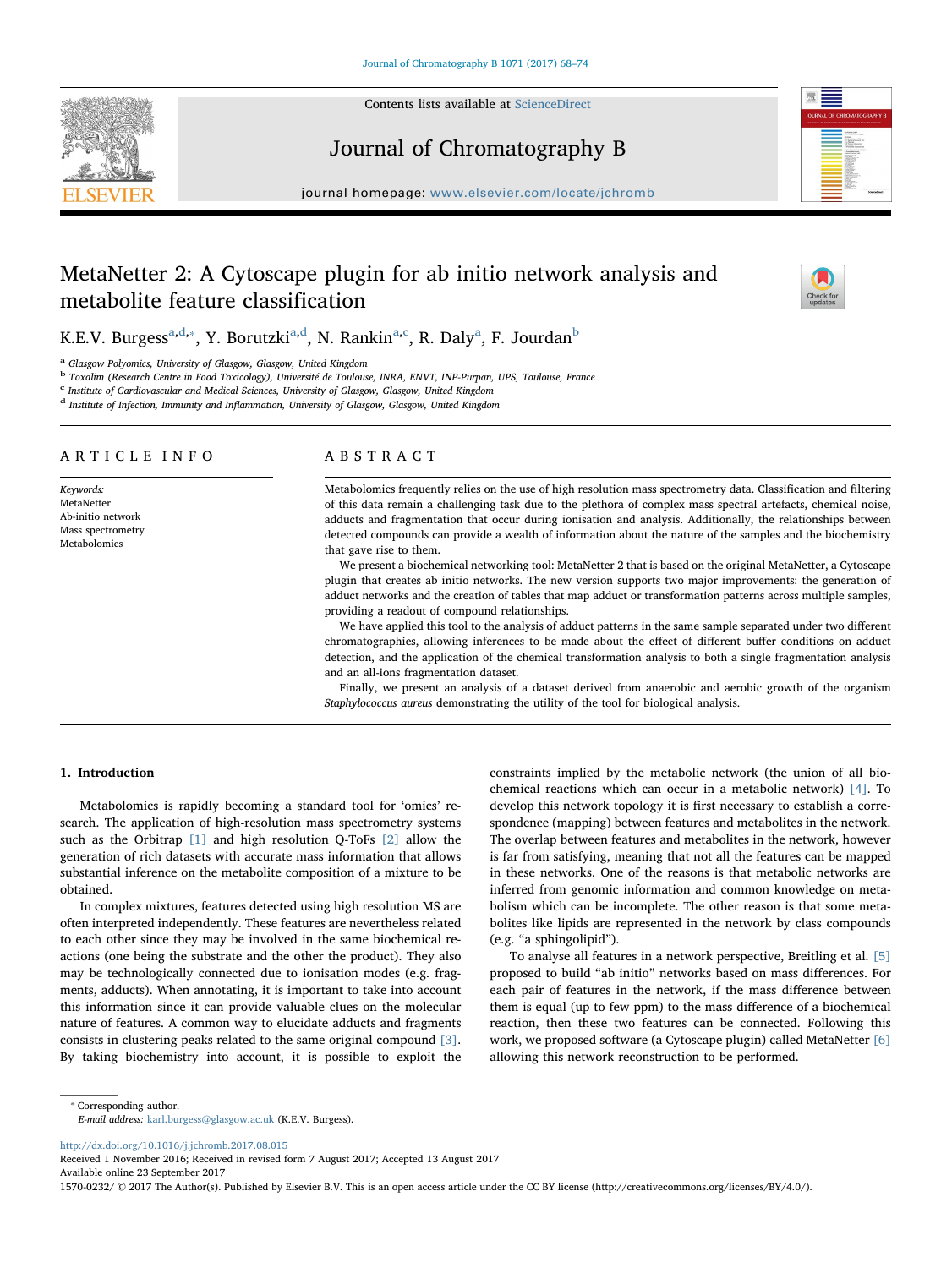The MetaNetter plugin for Cytoscape 2 provided the capability to perform ab initio network prediction and was in the top 50 downloaded apps. Cytoscape is a powerful software package for displaying and manipulating networks. The original MetaNetter relied on a configurable list of potential chemical transforms. When provided with a list of accurate masses and a mass tolerance to take the inherent noise affecting mass information into account, MetaNetter produces a graph specifying the individual masses as nodes in the network, where predicted transformations are depicted as edges as described in the original paper. This first release of the plugin is not compatible with the new version of Cytoscape (3.0). Moreover it only took into account the biochemical relationships between features and not adducts. This last functionality is important for metabolite annotation as will be shown in this article.

The new version has been substantially rewritten to adhere to the model provided by the latest version of Cytoscape (3.0). An adduct matching tool has been provided alongside the transformations method, allowing annotation of links between nodes that potentially derive from non-proton adducts. Additionally, retention time restriction has been added, allowing matches (predominantly for adduct matching) to be only allowed within a user-definable time window.

The original version of MetaNetter has also been successfully used to map features across multiple samples, allowing the chemical transformations in different states and under different experimental conditions to be observed, for example analysing the chemical relationships within dissolved organic matter from samples at the ocean surface compared to the deep ocean [\[7\].](#page-6-1) This new version also computes frequencies of each mass difference and adducts at a given threshold, generating a table which can highlight the overrepresentation of particular transformations, allowing this type of analysis to be performed rapidly and easily.

## 2. Methods and materials

## 2.1. Software

The MetaNetter 2 plugin was written in Java 1.8 using the MAVEN framework for compilation. MetaNetter 2 is an OSGI module compliant with the Cytoscape 3.0 application. MetaNetter 2 is available in the Cytoscape App Store.

# 2.2. Samples

5 ul of foetal calf serum was extracted using 200 uL ice cold chloroform/methanol/water 1:3:1. The resulting mixture was vortexed for 30 s followed by centrifugation for 5 min at 13,000g.

Standards mixes were prepared as described as in [\[8\]](#page-6-2).

A clinical strain of S. aureus, 5817-q14, LHSKBClinical [\[9\]](#page-6-3) was cultured overnight on Brain Heart Infusion (BHI) agar plates (Oxoid Limited, Basingstoke, UK) in a humidified static incubator at 37 °C. For the preparation of sub-cultures, single colonies were taken and inoculated into BHI broth media (Oxoid) in 1,5 mL reaction tubes (Eppendorff). Aliquots (1 mL) of these liquid cultures were then incubated overnight at 37 °C in a shaking incubator with 180 rpm to ensure a stationary growth phase.These were used for the subsequent preparation of biofilm and planktonic cell cultures. The planktonic cell cultures were grown in a shaking incubator with 180 rpm and 37 °C under aerobic and anaerobic conditions, the biofilm samples on the other hand were grown under aerobic conditions in a static incubator at 37 °C.

Planktonic cell and biofilm cell extracts were obtained following the planktonic and biofilm extraction protocols described in Ref. [\[10\].](#page-6-4)

# 2.3. LC–MS methodology

10 uL of each cell extract was injected onto an UltiMate 3000 RSLC system (Thermo, UK) and separated using a  $4 \text{ mm} \times 150 \text{ mm}$  ZICpHILIC column (for high pH adduct analysis and fragmentation analysis) or a  $4 \text{ mm} \times 150 \text{ mm}$  ZIC-HILIC column (for low pH adduct analysis). All gradients and solvents were identical (A: water, B: acetonitrile) save for 20 mM ammonium carbonate, used as an ion pair in buffer A for the pHILIC analysis, and 0.1% formic acid added to buffer A and 0.08% formic acid added to buffer B in the HILIC analysis. Gradients started from 20% A, rising to 80% after 15 min with a step to 95% A for 3 min, followed by 6 min equilibration time.

# 3. Results

Similar to MetaNetter, MetaNetter 2 requires an input file in text format with a list of masses. For retention time matching a column containing these times for each peak must be supplied. For correlation sorting or visual mapping of the nodes by abundance, additional columns may be provided headed with a sample label and containing numerical values for abundances.

<span id="page-1-0"></span>

Fig. 1. a and b show the adduct pattern for a peak at 174.1111 (centre), corresponding to arginine. Fig. 1a is visually formatted by mass, with red coloured and larger nodes denoting greater masses than blue small nodes. Fig. 1b is visually mapped by retention time, demonstrating that all peaks mapped elute at the same time, towards the end of the run (denoted by the purple colour of the nodes). (For interpretation of the references to colour in this figure legend, the reader is referred to the web version of this article.).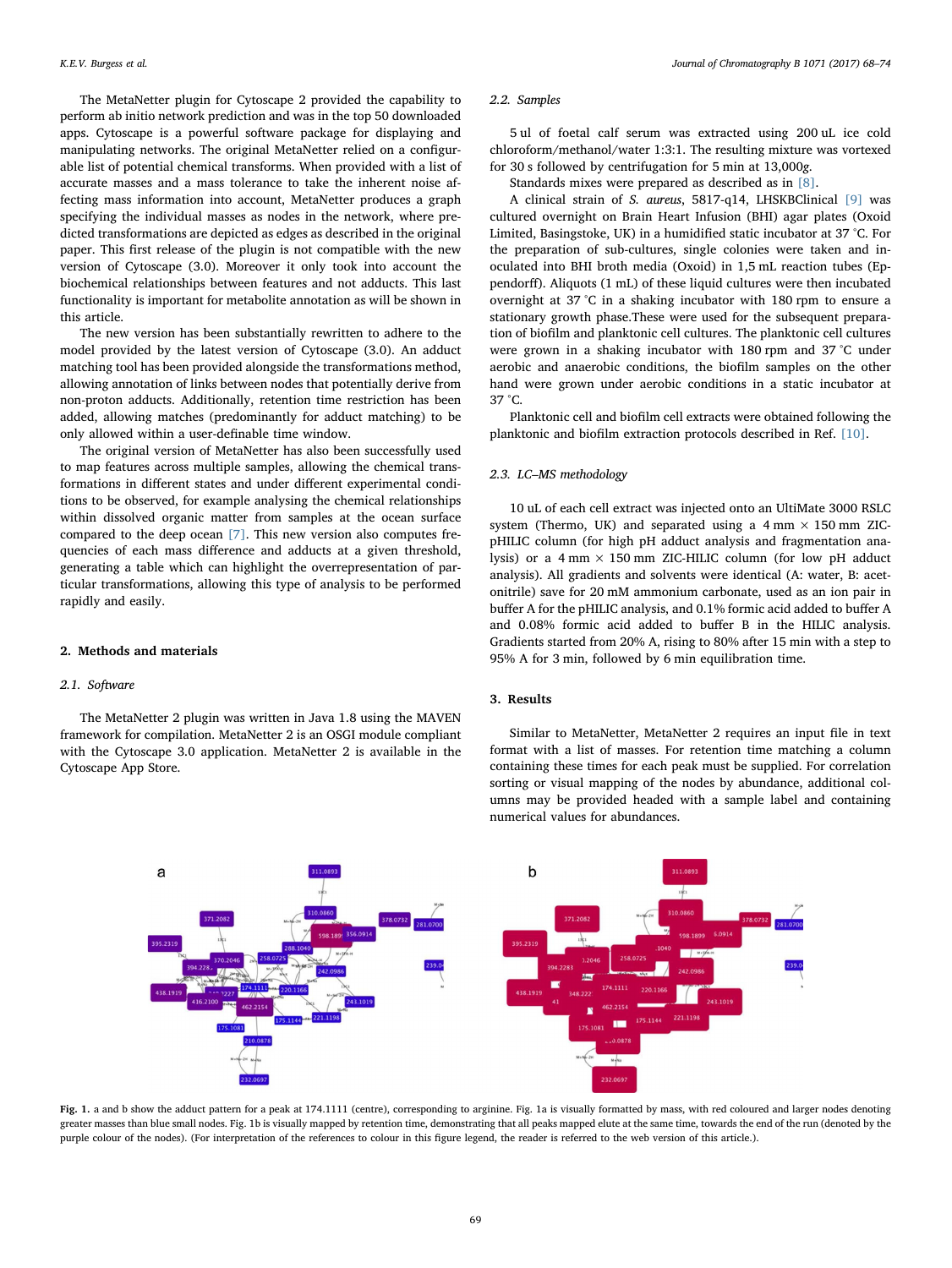<span id="page-2-0"></span>

Fig. 2. Two 'base peaks' and the adduct networks associated with them under a) acidic and b) basic conditions with edges created between nodes with an intensity of over 100,000 counts. Note that the 512  $m/z$  peak is significantly higher intensity denoted by a larger sized node under acidic conditions than under basic, although the adduct network in both cases is of greater intensity than the threshold.

Datasets used in this example were derived from bovine serum extracts (used as inter-batch quality control) and a standards mix used primarily for improved annotation [\[8\]](#page-6-2).

A new addition to the capabilities of MetaNetter is the annotation of adducts in a dataset. This works in a similar manner to the chemical transformations described in the original paper, but is also capable of taking into account di- and trimers of the original molecule, decorated with a variety of adducts, as well as multi-charge adducts. Display of the networks is configurable: the 'visual mapping' tab allows the colour and size of nodes to be mapped to either the mass of the compound (blue and small nodes are mapped to low masses, and red, large nodes mapped to high masses), or to the intensity of a mass/node pair in a given sample, with blue being low intensity and red being high. Additionally, both adduct and transformation edges are labelled with the adduct or transformation mapped, and furthermore transformations can be colour coded by type. Furthermore, the matching algorithm can be restricted to search only a specific retention time window for matches. For example adduct matches can be restricted to peaks occurring within a 10 s window.

[Fig. 1](#page-1-0)a and b shows the adduct pattern for a peak at 174.1111, corresponding to arginine, from a Leishmania dataset [\[11\].](#page-6-5) [Fig. 1a](#page-1-0) is visually formatted by mass, with red coloured and larger nodes being larger than blue small nodes. [Fig. 1b](#page-1-0) is visually mapped by retention time, demonstrating that all peaks mapped elute at the same time, towards the end of the run (denoted by the red colour of the nodes).

In this example, bovine serum extracts were analysed in positive mode ionisation under acidic (pH 3.0) and basic (ph 9.0) conditions, using a ZIC-HILIC (Merck Sequant, Sweden) or ZIC-pHILIC (Merck Sequant, Sweden) column buffered with formic acid or ammonium carbonate respectively. Adduct pattern networks (see [Fig. 2\)](#page-2-0) were derived from each dataset and a table showing the number of detected adducts in each sample was generated using the Sample Match Table module (Table S1).

Overall, positive ionisation is favoured by a low pH, and consequently the proportion of adducts detected in HILIC is higher than those detected in pHILIC. This is demonstrated in Table S1. The most marked increases in number of detected adducts were those including formate, which was an additive in the HILIC separation but not in the pHILIC. Due to the addition of an ammonium salt in the high-pH pHILIC separation it was expected that more ammonium adducts would be detected, but this is not the case, with the majority detected in the HILIC. It is expected that the effect of any increase in adduct formation is suppressed by the overall effect of high pH on positive mode ionisation.

<span id="page-2-1"></span>

Fig. 3. Transformation network combining an all ions fragmentation with the precursor masses from the same sample and applying a time window restriction of 10 s. Note the clusters of interlinked features, potentially fragmentation graphs that can aid in metabolite annotation. Note the row of 'orphan' peaks below the interlinked networks – these are due to peaks that are not linked to any other by a common chemical transformation.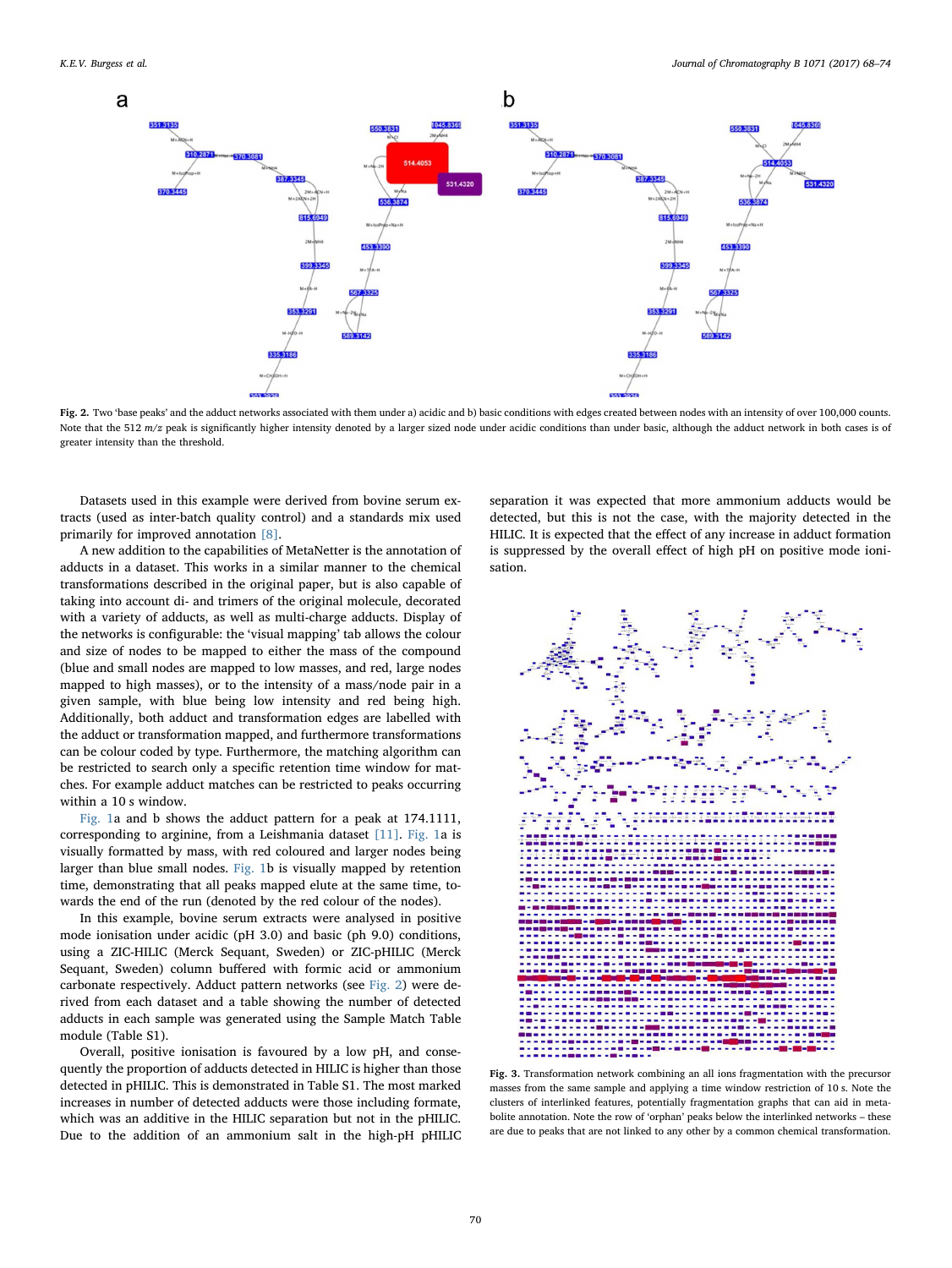#### <span id="page-3-0"></span>Table 1

Transformation table at an intensity threshold of 6 (Log<sub>10</sub> intensity) of Staphylococcus cells under aerobic (Aer) and anaerobic (An) conditions. There is a significant (P value < 0.01) drop in transformation ratios in anaerobic (An) samples for these transformations, denoted by the predominantly green (low) levels of all An samples other than the outlier An\_3. (For interpretation of the references to colour in this table legend, the reader is referred to the web version of this article.)

| Label                               | Formula                       | Mass                                                                                  |  | Aer 1 Aer 2 Aer 3 Aer 4 Aer 5 Aer 6 An 1 An 2 An 3 An 4 An 5 |  |  |  |                                                                                      |
|-------------------------------------|-------------------------------|---------------------------------------------------------------------------------------|--|--------------------------------------------------------------|--|--|--|--------------------------------------------------------------------------------------|
| Sulphate (-H2O)                     | HSO3                          |                                                                                       |  |                                                              |  |  |  | 80.9646 1.0226 1.0230 1.0006 1.0419 1.0305 1.0016 0.9716 0.9807 0.9861 0.9696 0.9746 |
| <b>Methionine</b>                   | C5H9NOS                       | 131,0405 0,9895 0,9922 0,9918 0,9950 0,9961 0,9951 0,9873 0,9906 0,9889 0,9878 0,9871 |  |                                                              |  |  |  |                                                                                      |
| glyoxylate (-H2O)                   | C <sub>2</sub> O <sub>2</sub> |                                                                                       |  |                                                              |  |  |  | 55.9898 1.0036 1.0031 1.0066 1.0092 1.0006 1.0090 1.0150 1.0099 1.0107 1.0110 1.0155 |
| <b>Inorganic Phosphate</b>          | HPO4                          |                                                                                       |  |                                                              |  |  |  | 95.9612 0.9884 0.9850 0.9933 0.9914 0.9863 0.9860 0.9754 0.9777 0.9827 0.9830 0.9829 |
| glucose-N-Phosphate (-H2O) C6H11O8P |                               | 242.0192 1.1004 1.0901 1.0587 1.0541 1.0599 1.0445 1.0286 1.0162 1.0231 1.0217 1.0510 |  |                                                              |  |  |  |                                                                                      |

## 4. Transformations applied to all-ions fragmentation

Transformation networks were available in the original version of MetaNetter. The new version provides the same functionality but also provides the ability (via the sample match table module) to map types of transformation to particular samples, based on a given threshold, or to determine the average ratio of transformed to untransformed molecules. This allows rapid profiling of the types of transformation detected

across multiple samples and may be useful in identification of enzyme functions or the presence of particular chemical modifiers in different samples (see Tables S2 and [1](#page-3-0) ). One situation where the utility of the technique is likely to be highly helpful is the annotation of 'all-ions' fragmentation data. All-ions fragmentation is the application of collision energy to a sample without isolation of a specific ion first. Usually all ions fragmentation is interleaved with a standard MS scan so that molecular ions can be detected. Most implementations of this technique

<span id="page-3-1"></span>

#### **56.0497**

Fig. 4. Transformation network from a single selected MSMS spectrum – fragmentation of a 180.09 peak. While several orphan fragments are present, a large cluster of clearly chemically related peaks, linked to the base peak in the spectrum are visible along with four additional peak group clusters.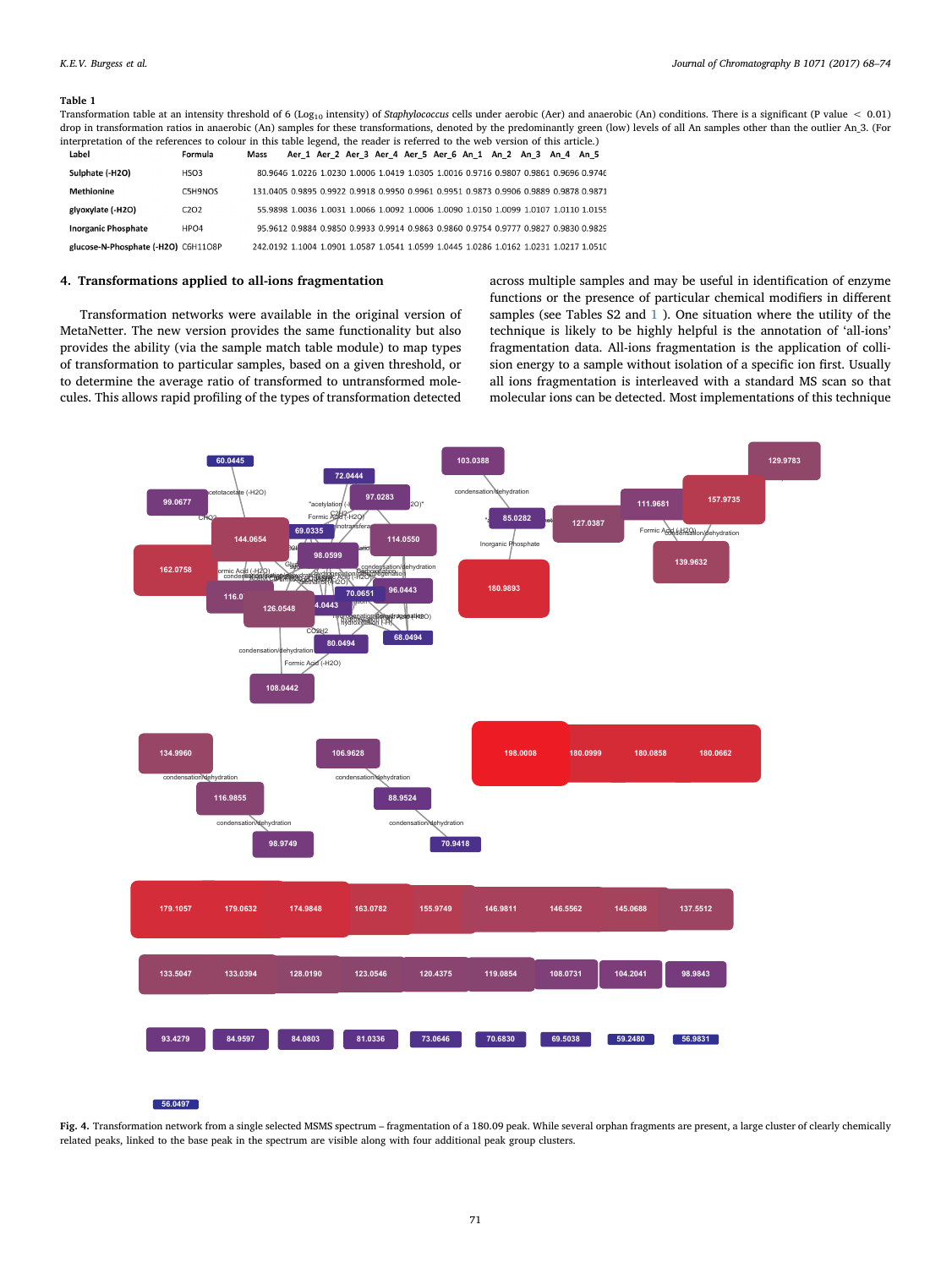K.E.V. Burgess et al. *Journal of Chromatography B 1071 (2017) 68–74*

<span id="page-4-0"></span>

Fig. 5. Transformation network focusing on hydroxylation and ethyl group extension. Note that the masses, annotated as lipids and fatty acids, organise into grid patterns linking compounds related by H - > OH and addition or subtraction of C<sub>2</sub>H<sub>2</sub>. Nodes are colour and size coded by mass, and it is possible to see the gradual shift from smaller to larger features across the networks.

use correlation analysis to match retention times and peak shapes from precursor scans to fragments in the MSMS scan. MetaNetter's transformation mapping capability can be used to create networks of interrelated fragments and precursors from MS scans and MSMS scans (see [Fig. 3](#page-2-1)), and the table of transformations allows detection of the types of fragment commonly produced compared to those in the precursor scans (see Table S2). Retention time restriction is used to ensure transformations are only mapped to fragments eluting at the same time. Note, for example, that  $H_2O$  loss and CO loss are extremely frequent in the fragmentation data.

Individual networks generated from peak lists of selected ions can, of course, be mapped as well, and the data produced is highly useful for annotation. In the example provided in [Fig. 4,](#page-3-1) the transformation network associated with selected fragmentation of a peak with an  $m/z$  ratio of 180.09 is shown, generated from a data-dependant acquisition experiment. The precursor mass is directly linked to a phosphate group loss, while in a second cluster, the base peak (84.0443) is connected to a peak at 98.0599 that is then connected to many other fragments with a variety of chemical transformations. This type of analysis has potential applications in situations where multiple peaks are within a mass spectrometer's isolation window, contaminating a fragment spectrum, and potentially leading to multiple transformation networks, such as the one described in [Fig. 4](#page-3-1).

# 5. Analysis of anaerobically and aerobically grown Staphylococcus aureus

To demonstrate the application to a biological sample, we applied the MetaNetter 2 app to a study of the pathogenic, Gram-positive organism Staphylococcus aureus grown under aerobic and anaerobic conditions. While not a substitute for a statistically driven untargeted analysis, MetaNetter 2 provides a visual way of looking at properties of the dataset that can provide insights into bulk properties. For example, [Fig. 5](#page-4-0) shows maps of the predicted lipids, connected via hydroxylation or chain length transformations. It is possible to see the interrelationships between detected compounds visually, as well as provide a visual guide to their relative quantitation. An example of this is given in [Fig. 6](#page-5-5), where the selected transformations are phosphate, methionine, sulphate, diphosphate glucose-N-phosphate and glyoxalate. It is easy to pick out differences from the aerobically grown samples than the anaerobic samples using the table generation function (shown in [Table 1\)](#page-3-0), which can produce a table of the average ratio of transformed/untransformed features. In this case the P-values for a decrease in sulphate, methionine, inorganic phosphate and glucose N-phosphate transformations under anaerobic conditions are significant ( $P < 0.01$ ), while glyoxalate transformations are more prevalent ( $P < 0.01$ ).

# 6. Discussion

Several other methods exist for graph presentation of mass spectrometry data. Software such as Pathos [\[12\]](#page-6-6) and MassTrix [\[13\]](#page-6-7) map detected masses on to KEGG pathways. Others like MetExplore [\[14\]](#page-6-8) can use other databases than KEGG like genome scale networks provided in SBML formats. Nevertheless, both approaches rely only on metabolites belonging to the network and thus don't cover all the features generated in MS experiments. MetScape also allows mapping metabolomics data to these databases for Human (KEGG and EHMN) and add the ability to add correlation edges when semi-quantitative data are available. Other tools like Global Natural Products Social Molecular Networking (GNPS) [\[15\]](#page-6-9) will generate molecular networks that can be loaded in Cytoscape.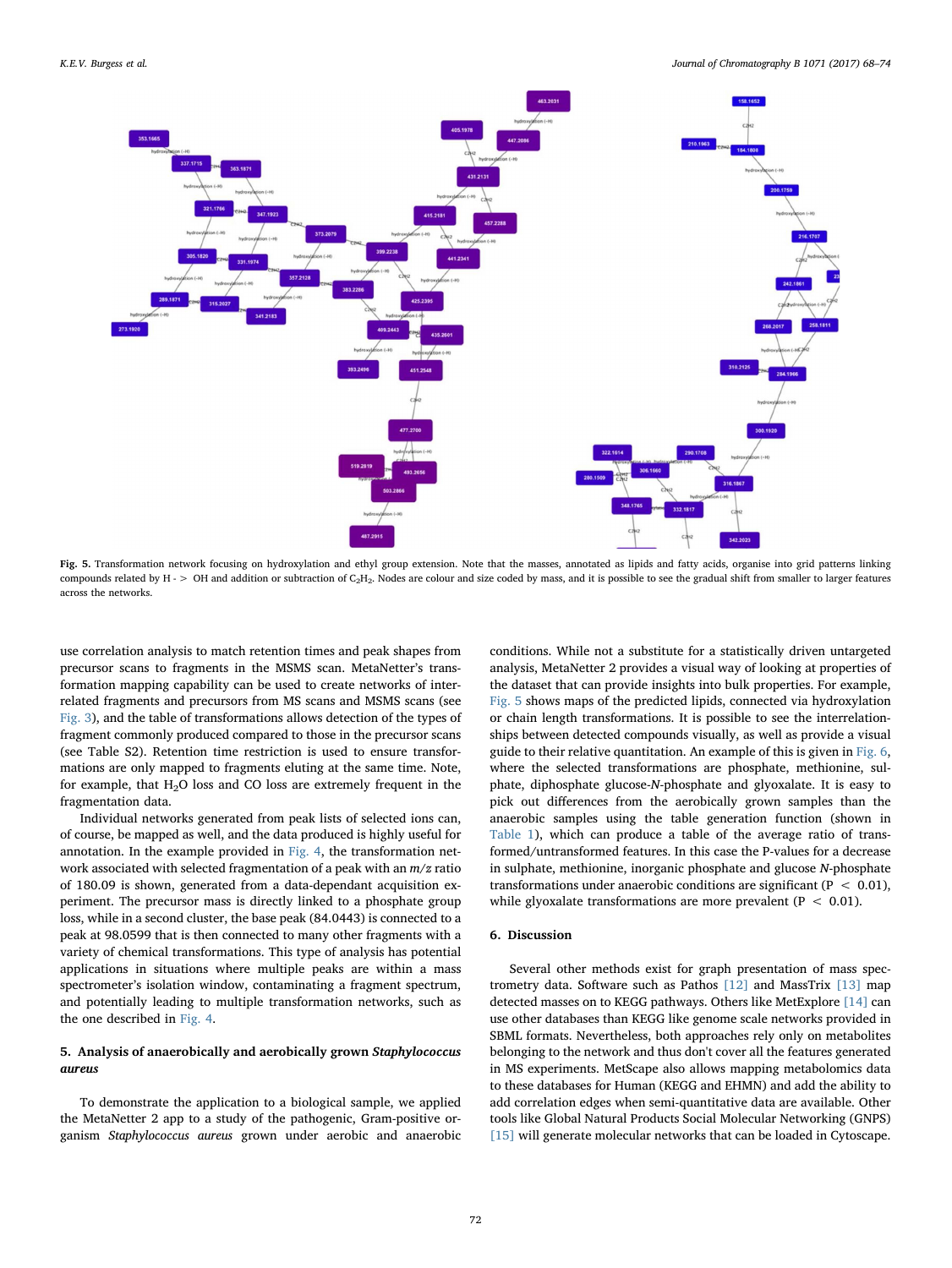<span id="page-5-5"></span>

Fig. 6. Transformation network specifying only phosphate, methionine, sulphate, diphosphate glucose-N-phosphate and glyoxalate transformations, colour and size coded for intensity under aerobic (a) and anaerobic (b) conditions. Note the significant drop in intensity of the compound circled in red under anaerobic conditions. (For interpretation of the references to colour in this figure legend, the reader is referred to the web version of this article.).

These networks are quite useful for identification purposes since they will connect similar MS/MS spectra. This approach is different from the one implemented in MetExplore2 [\[14\]](#page-6-8) since this method is based on mass differences.

Mummichog is the implementation of an approach aiming at performing metabolomics functional analysis by including features that are not necessarily identified. Mass difference is used to take into account adducts and confirm module or pathways enrichment. Nevertheless, mass difference is not used to reconstruct potential ab initio cascades of biochemical transformations in contrary to MetaNetter 2. One limitation of MetaNetter 2 is that it presupposes the existence (at some intensity) of an  $H^+$  or  $H^-$  ion that other adducts can be related to. Recent advances to adduct pattern matching [\[16\]](#page-6-10) are a target for addition to the MetaNetter software in future.

# 7. Conclusion

MetaNetter 2 provides a suite of expanded tools for de-novo network generation that provide unique capabilities to those seeking to annotate mass spectrometry data. The ability to map transformations and adducts across multiple samples to annotate the types of transforms and adducts detected on a per sample basis allows rapid screening for chemical and physicochemical modifications.

The utility of MetaNetter 2 has been demonstrated in three usage cases: evaluating the adduct patterns arising from different buffer compositions, analysing the chemical transformations inherent in collisionally induced fragmentation patterns, and an application to Staphylococcus aureus grown under aerobic and anaerobic conditions. These cases illustrate only three of the many applications that the software can support and we envision novel applications in the field of metabolite identification to be discovered as usage of the tool expands.

### Acknowledgements

This work was supported by the French Ministry of Research and National Research Agency as part of the French MetaboHUB, the national metabolomics and fluxomics infrastructure (Grant ANR-INBS-0010). KB was supported by a Scottish Universities Life Science Alliance LEADERS Grant. Scottish Funding Council provided funding for the purchasing of the instruments, including the mass-spectrometers and liquid chromatography systems. Glasgow Polyomics is supported by the University of Glasgow and Wellcome Trust (Grant numbers 097821/Z/ 11/Z and 105614/Z/14/Z).

#### Appendix A. Supplementary data

Supplementary data associated with this article can be found, in the online version, at [http://dx.doi.org/10.1016/j.jchromb.2017.08.015.](http://dx.doi.org/10.1016/j.jchromb.2017.08.015)

#### References

- <span id="page-5-0"></span>[1] A. Makarov, Electrostatic axially harmonic orbital trapping: a high-performance technique of mass analysis, Anal. Chem. 72 (2000) 1156–1162 [http://www.ncbi.](http://www.ncbi.nlm.nih.gov/pubmed/10740853) [nlm.nih.gov/pubmed/10740853.](http://www.ncbi.nlm.nih.gov/pubmed/10740853)
- <span id="page-5-1"></span>[2] L. Lin, H. Lin, M. Zhang, X. Dong, X. Yin, et al., Types, principle, and characteristics of tandem high-resolution mass spectrometry and its applications, RSC Adv. 5 (2015) 107623–107636, [http://dx.doi.org/10.1039/C5RA22856E.](http://dx.doi.org/10.1039/C5RA22856E)
- <span id="page-5-2"></span>[3] C. Kuhl, R. Tautenhahn, C. Böttcher, T.R. Larson, S. Neumann, CAMERA: an integrated strategy for compound spectra extraction and annotation of liquid chromatography/mass spectrometry data sets, Anal. Chem. 84 (2012) 283–289, [http://](http://dx.doi.org/10.1021/ac202450g) [dx.doi.org/10.1021/ac202450g.](http://dx.doi.org/10.1021/ac202450g)
- <span id="page-5-3"></span>[4] R.R. Silva, F. Jourdan, D.M. Salvanha, F. Letisse, E.L. Jamin, S. Guidetti-Gonzalez, C.A. Labate, R.Z.N. Vêncio, ProbMetab: an R package for Bayesian probabilistic annotation of LC-MS-based metabolomics, Bioinformatics 30 (2014) 1336–1337, [http://dx.doi.org/10.1093/bioinformatics/btu019.](http://dx.doi.org/10.1093/bioinformatics/btu019)
- <span id="page-5-4"></span>[5] R. Breitling, S. Ritchie, D. Goodenowe, M.L. Stewart, M.P. Barrett, Ab initio prediction of metabolic networks using Fourier transform mass spectrometry data, Metabolomics 2 (2006) 155–164, [http://dx.doi.org/10.1007/s11306-006-0029-z.](http://dx.doi.org/10.1007/s11306-006-0029-z)